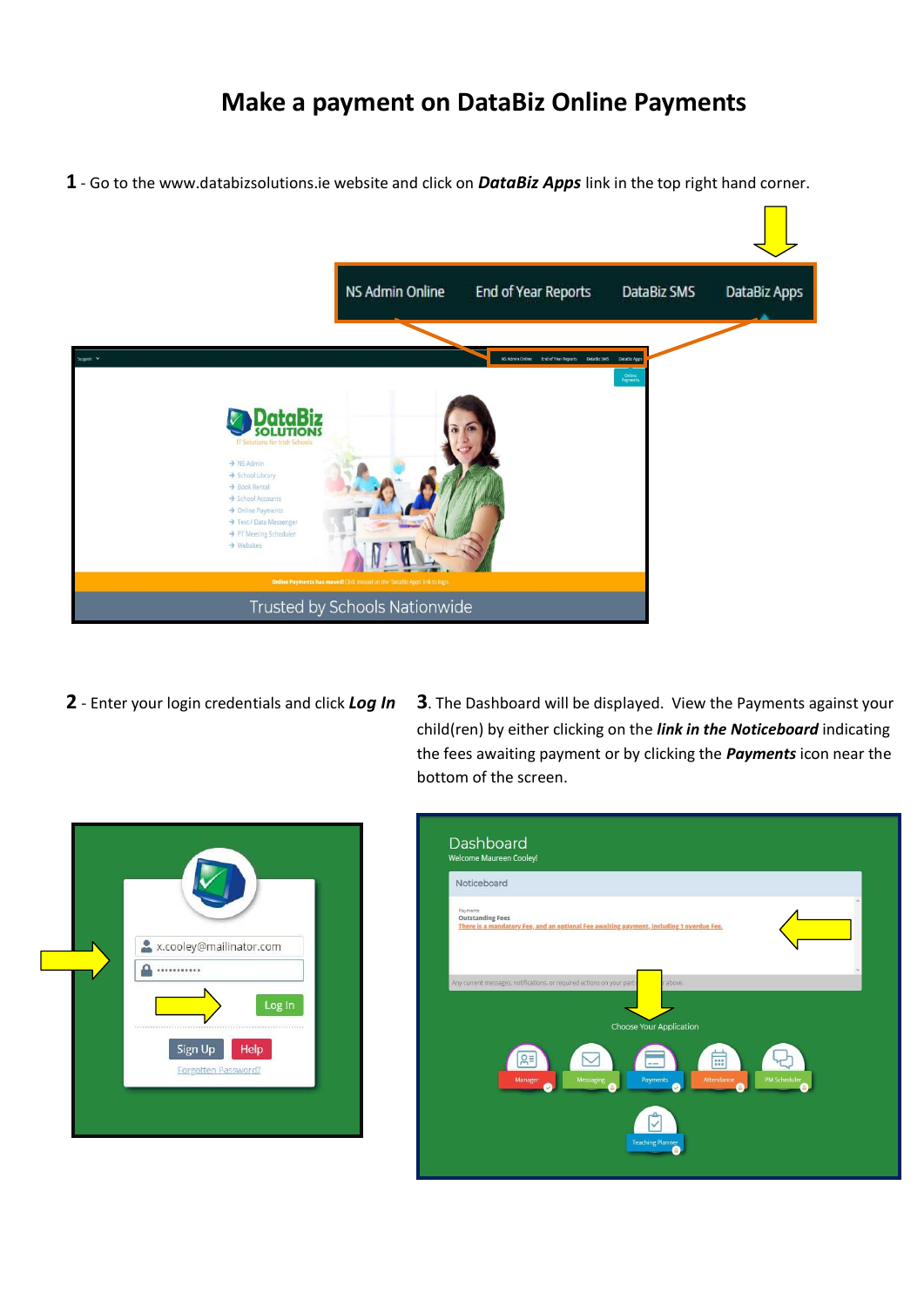- **4**  The Payments screen with a list of all **Open** charges against your child(ren) will be displayed.
	- Mark the charges that you wish to pay at this time by checking the box beside each charge and enter the amount you wish to pay in the box.
	- Click the *Pay Now* button.
	- *Please note* that there is a 31 cents charge added to the payment. This is a transaction charge taken by Stripe the debit/credit card payment processor.

| Payments                                                                                                                             |                |                                              |                                              |                                                                            |                |                                                                          |               |                        |  |
|--------------------------------------------------------------------------------------------------------------------------------------|----------------|----------------------------------------------|----------------------------------------------|----------------------------------------------------------------------------|----------------|--------------------------------------------------------------------------|---------------|------------------------|--|
| Siblings of:<br>Jett Cooley (3A) ▼<br>Charge Status:<br>Closed <b>D</b> Open<br>Payments History                                     |                |                                              |                                              | Show Help                                                                  |                |                                                                          |               |                        |  |
| <b>Mandatory Fees</b><br>These are Fees that have been labeled as being Mandatory - i.e. payment is expected.<br>Fee ID Charge Title |                | Fee Amount Amount Paid Paying Now Select for |                                              |                                                                            |                |                                                                          |               |                        |  |
| Jett Cooley<br>608 Swimming Term 1 2019-20                                                                                           | 50.00          | 50.00                                        | 0.00                                         | $\blacksquare$                                                             |                |                                                                          |               |                        |  |
| Lila Cooley<br>955 Croke Park Tour<br>607 Swimming Term 1 2019-20 0                                                                  | 25.00<br>50.00 | 0.00<br>50.00                                | 20.00<br>0.00                                | ⊻<br>0                                                                     |                |                                                                          |               |                        |  |
| Optic<br>These<br>Lila Cooley<br>Fee<br>Croke Park Tour<br>955<br>Jett<br>Swimming Term 1 2019-20<br>607<br>165                      |                |                                              |                                              |                                                                            | 25.00<br>50.00 | 0.00<br>50.00                                                            | 20.00<br>0.00 | М                      |  |
| Lila<br>164 Voluntary Contribution 19/20                                                                                             | 150.00         | 50.00                                        | 0.00                                         | $\blacksquare$                                                             |                |                                                                          |               |                        |  |
|                                                                                                                                      |                |                                              | <b>Total Payments:</b><br>+ Transaction Fee: | <b>View Details</b><br>20.00<br>0.31<br>Total Paying Now: 20.31<br>Pay Now |                | <b>Total Payments:</b><br>+ Transaction Fee:<br><b>Total Paying Now:</b> | Pay Now       | 20.00<br>0.31<br>20.31 |  |